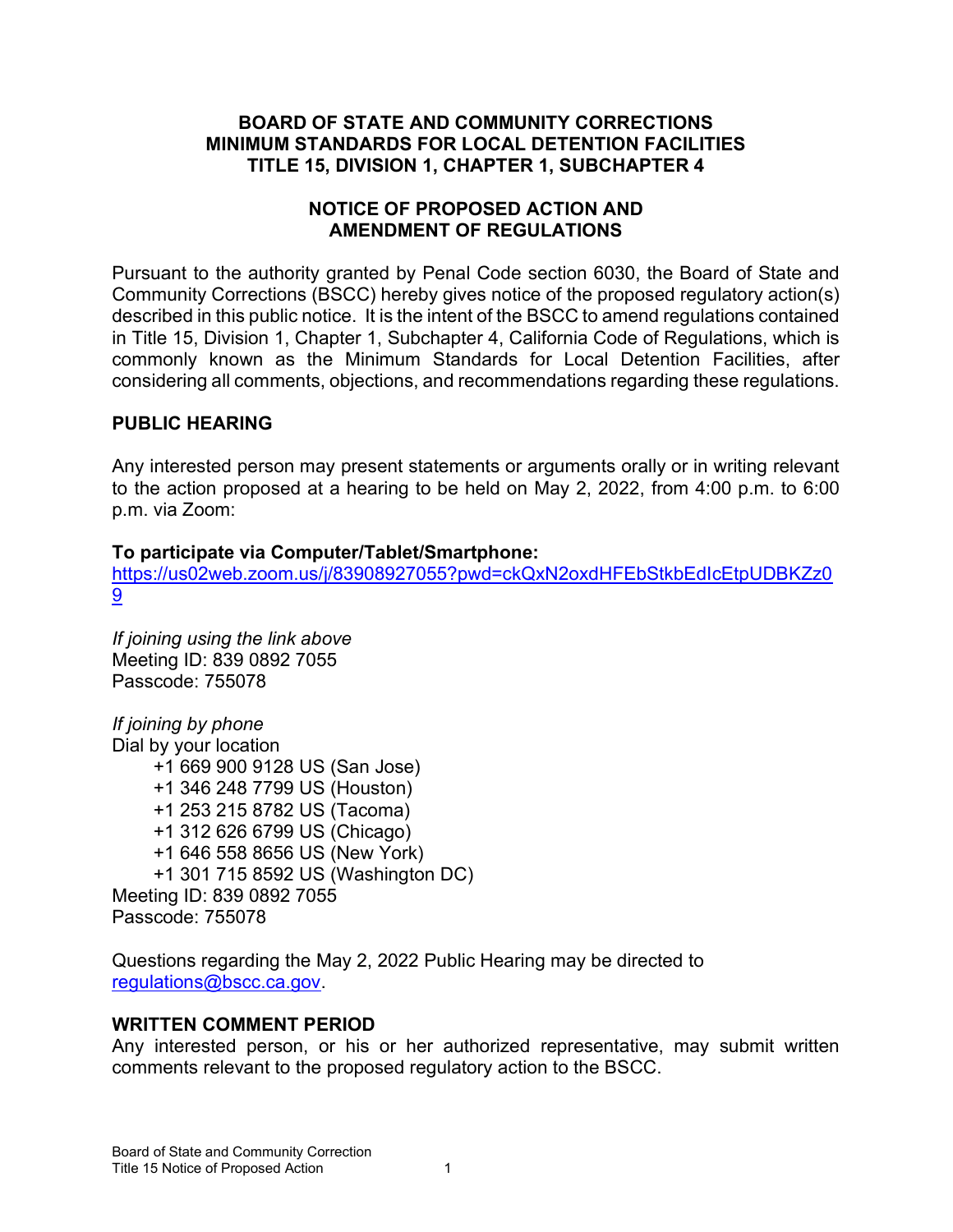A written comment period has been established commencing on March 4, 2022 and closing on April 18, 2022. The BSCC will consider only comments received at BSCC offices by the closing date. Submit comments to:

> Lindsay Tu, Staff Services Manager I 2590 Venture Oaks Way, Suite 200 Sacramento, CA 95833 Phone: (916) 214-7009 regulations@bscc.ca.gov

# POST-HEARING MODIFICATIONS TO THE TEXT OF THE REGULATIONS

Following the public comment period, the BSCC may adopt the proposed regulations substantially as proposed in this notice or with modifications that are sufficiently related to the original proposed text and notice of proposed changes. Any modifications made to the full text of the proposed modifications will be clearly indicated and made available to the public for at least 15 days prior to the date that the BSCC adopts, amends, or repeals the regulation(s). The BSCC will accept written comments on the modified regulation text during the 15-day period. Comments should be addressed to the primary contact person as provide above.

NOTE: To be notified of any modifications, you must submit written/oral comments at the public hearing, if a hearing is held; submit comments to the office during the written public comment period; or specifically request to be notified of any modifications.

# AUTHORITY AND REFERENCE

Penal Code section 6030 authorizes the BSCC to establish and revise the proposed regulations, which would implement, interpret, or make specific Section 6030 of the Penal Code.

# INFORMATIVE DIGEST/POLICY STATEMENT OVERVIEW

#### Summary of Existing Laws

Penal Code section 6030 authorizes the BSCC to establish minimum standards for local detention facilities. The minimum standards include but are not limited to, health and sanitary conditions, fire and life safety, security, rehabilitation programs, recreation, treatment of persons confined in local detention facilities and personnel training. Penal Code section 6030 also requires the BSCC to review those standards biennially and make any appropriate revisions.

# Summary of Existing Regulations

The BSCC promulgates the existing standards which prescribe requirements for local detention facilities. These existing standards are codified in Title 15 Crime Prevention and Corrections, Division 1, Chapter 1, Subchapter 4 of the California Code of Regulations (CCR).

#### Determination of Inconsistency/Incompatibility with Existing State Regulations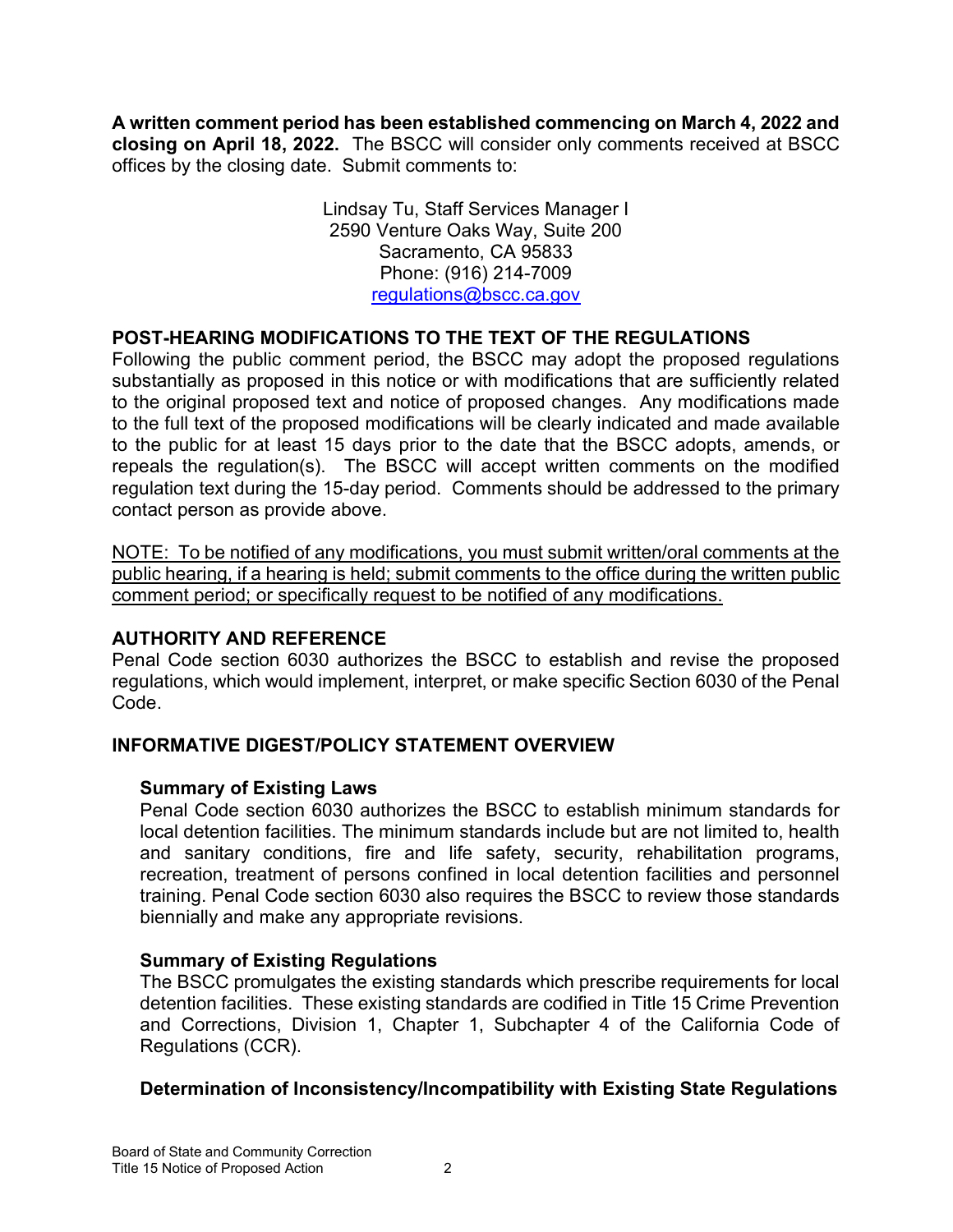The BSCC has determined that these proposed regulations are not inconsistent or incompatible with existing regulations. After conducting a review for any regulations that would relate to or affect this area, the BSCC has concluded that these are the only regulations that address minimum standards for local detention facilities.

### Summary of Effect

The proposed action will update Title 15, Division 1, Chapter 1, Subchapter 4 CCR by amending and adopting new definitions and requirements that align with Title 15, Division 1, Chapter 1, Subchapter 4 CCR. Among other various updates, the proposed revisions will update existing definitions and requirements to reflect current best practices, update outdated and inappropriate terminology, prohibit the use of carotid restraints (pursuant to Government Code section 7286.5), promote leastrestrictive methods of restraints, expand safety check requirements, align suicide prevention requirements with best practices, define and expand the amount of hour dedicated to "out of cell time," and emphasize the responsibility to provide clothing and mattresses that are clean, free of stains, holes and tears. The proposed revisions will also repeal an outdated section by eliminating Section 1247 "Disciplinary Separation Diet" from Title 15.

## Comparable Federal Statute or Regulations

There are no comparable federal regulations or statutes.

# Policy Statement Overview

This rulemaking action is a result of the requirements in Penal Code 6030 for the BSCC to review the standards biennially and make any appropriate revisions. In addition, this rulemaking action is also a response to the recent controversial debates related to conditions of confinement, use of force and restraint. The broad objective of the proposed action is to update the regulatory requirements for local detention facilities in alignment with more appropriate and humane, best practices, and to ensure the safety and security of incarcerated persons and facility staff.

## Benefits of the Regulations to the Health and Welfare of California Residents, Worker Safety, and the State's Environment

The BSCC has determined that there will be a positive impact on the health and welfare of juveniles and adults in local detention facilities, and the proposed revisions will ensure alignment with the intent of rehabilitation and an improved experience of incarceration; more clarity and consistency of the language throughout the regulations; significant improvement to the health and welfare of incarcerated persons in local detention facilities, and increased overall safety for facility staff, incarcerated persons and visitors at each facility by implementing more enhanced health and safety requirements more in line with best practices.

The BSCC has determined that the state's environment will not be affected by the adoption of these regulations because the regulations pertain to the minimum standards for local detention facilities. Requirements of these regulations do not address any factors that would cause a positive or negative effect on the environment.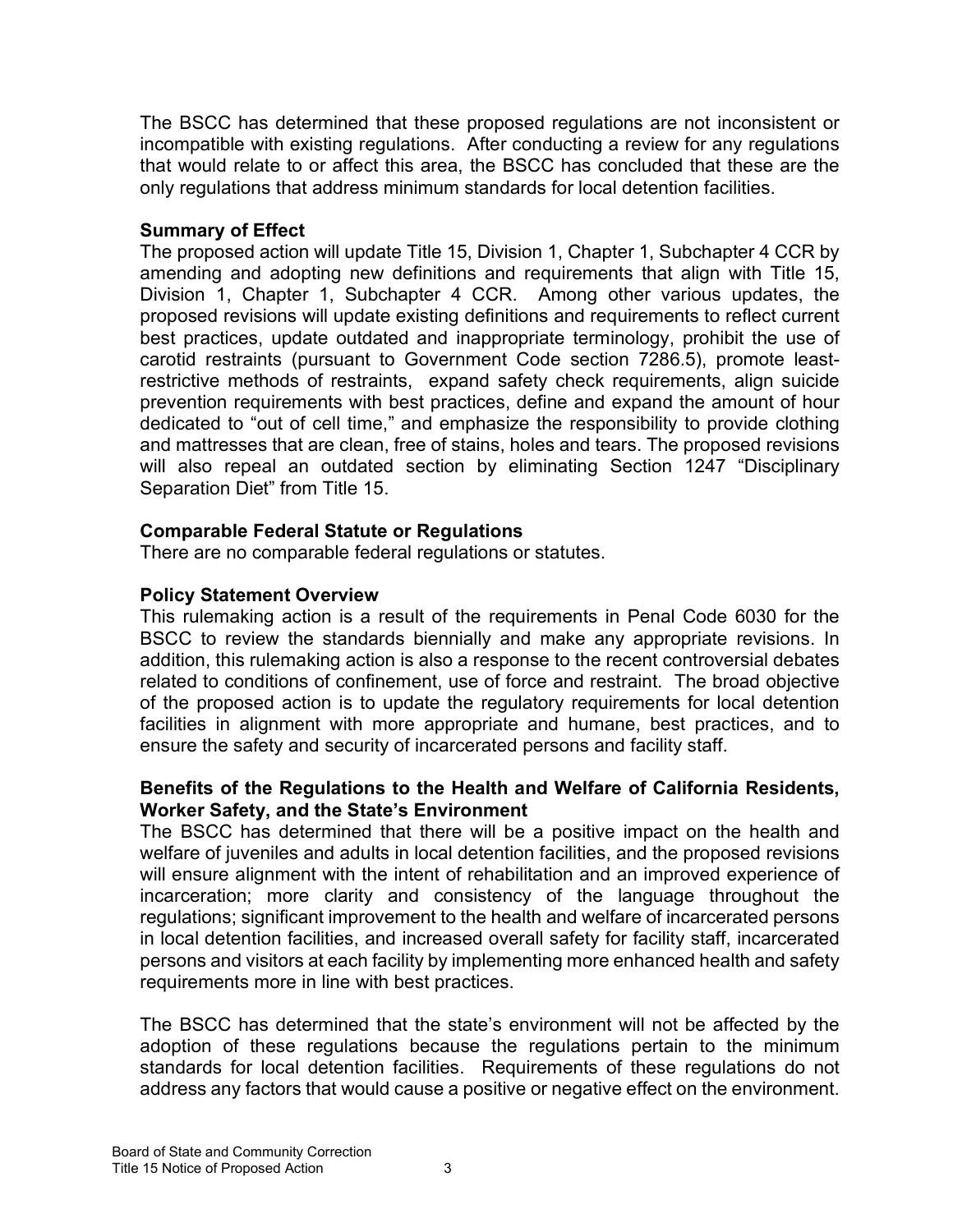## DISCLOSURE REGARDING THE PROPOSED ACTION

The BSCC has made the following initial determinations:

Mandate on local agencies and school districts: None

Cost or savings to any state agency: None

Cost to any local agency or school district which must be reimbursed in accordance with Government Code sections 17500 through 17630: None

Other nondiscretionary costs or savings imposed on local agencies: None

Costs or savings in federal funding to the state: None

Significant statewide adverse economic impact directly affecting business including the ability of California businesses to compete with businesses in other states: None

Cost impacts on a representative private person or businesses: The BSCC is not aware of any cost impacts that a representative private person or business would necessarily incur in reasonable compliance with the proposed action.

#### RESULTS OF THE ECONOMIC IMPACT ANALYSIS

Adoption of these regulations will not:

- (1) Create jobs or eliminate jobs within California.
- (2) Create new businesses or eliminate existing businesses within California.
- (3) Affect the expansion of businesses currently doing business within California.

Adoption of these regulations will:

- (1) Affect the health and welfare of juveniles and adults in local detention facilities in a positive manner
- (2) Ensure consistency in the treatment of juveniles and adults in local detention facilities
- (3) Improve living conditions of juveniles and adults in local detention facilities

The welfare of juveniles and adults in local detention facilities will be affected positively by the proposed revisions which intend to ensure consistency with best practices.

Significant effect on housing costs: None

Business Report Determination: None

Small Business Determination: The BSCC has concluded that the implementation of this action will not affect small business as these regulations only apply to local detention **facilities**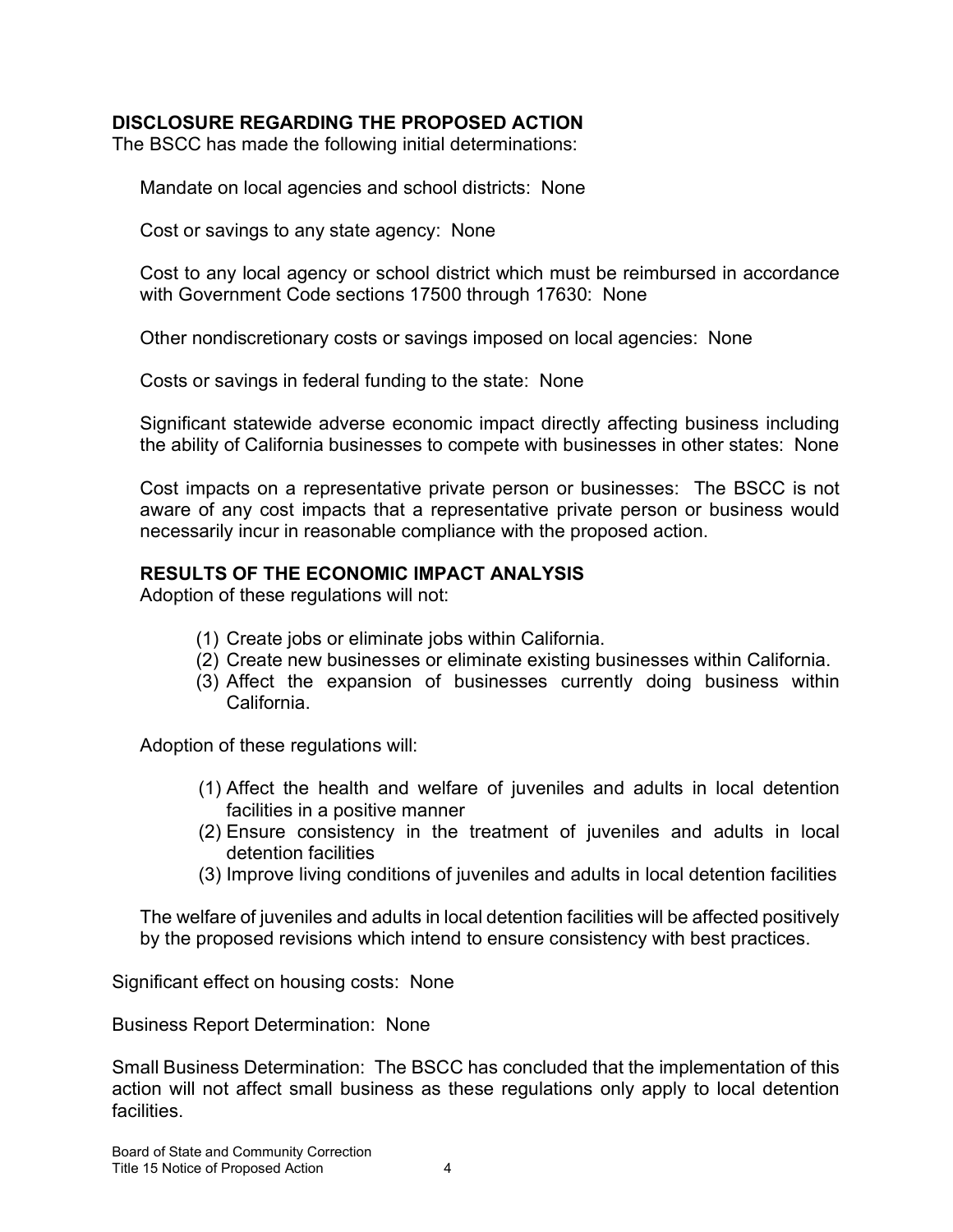# CONSIDERATION OF ALTERNATIVES

In accordance with Government Code section 11346.5, subdivision (a)(13), the BSCC must determine that no reasonable alternative it considered or that has otherwise been identified and brought to its attention would be more effective in carrying out the purpose for which the action is proposed, would be as effective and less burdensome to affected private persons than the proposed action, or would be more cost-effective to affected private persons and equally effective in implementing the statutory policy or other provision of law.

The BSCC invites interested parties to present statements or arguments with respect to alternatives to the proposed regulations during the written comment period or public hearing, if one is requested.

#### AVAILABLILITY OF RULEMAKING DOCUMENTS

The Rulemaking File, which includes all the information on which this proposal is based, is available for viewing by request at the BSCC's office at the above address and may also be accessed through the BSCC's website at http://www.bscc.ca.gov.

## AVAILABILITY OF MODIFIED TEXT

If the BSCC makes modifications that are sufficiently related to the originally proposed text, it will clearly indicate the changes and make the modified text available to the public for at least 15 days before the BSCC adopts the regulations as revised. The modified text may be accessed through the BSCC website at: http://www.bscc.ca.gov. Those persons who do not have access to the Internet may submit a written request to the contact persons listed below.

## AVAILABILITY OF INITIAL STATEMENT OF REASONS AND FINAL STATEMENT OF REASONS

The Initial and Final Statement of Reasons may be accessed through the BSCC website at: http://www.bscc.ca.gov. Those persons who do not have access to the Internet may submit a written request to the contact persons listed below.

# AVAILABILITY OF DOCUMENTS; INTERNET ACCESS

Copies of the Notice of Proposed Action, the Initial Statement of Reasons, and the text of the regulation in strikeout and underline can be accessed through our website at: http://www.bscc.ca.gov. Those persons who do not have access to the Internet may submit a written request to the contact persons listed below.

# CONTACT PERSON FOR SUBSTANTIVE AND/OR TECHNICAL QUESTIONS

Inquiries concerning the proposed action may be directed to the primary contact person:

Lindsay Tu, Staff Services Manager I 2590 Venture Oaks Way, Suite 200 Sacramento, CA 95833 Phone: (916) 214-7009 regulations@bscc.ca.gov